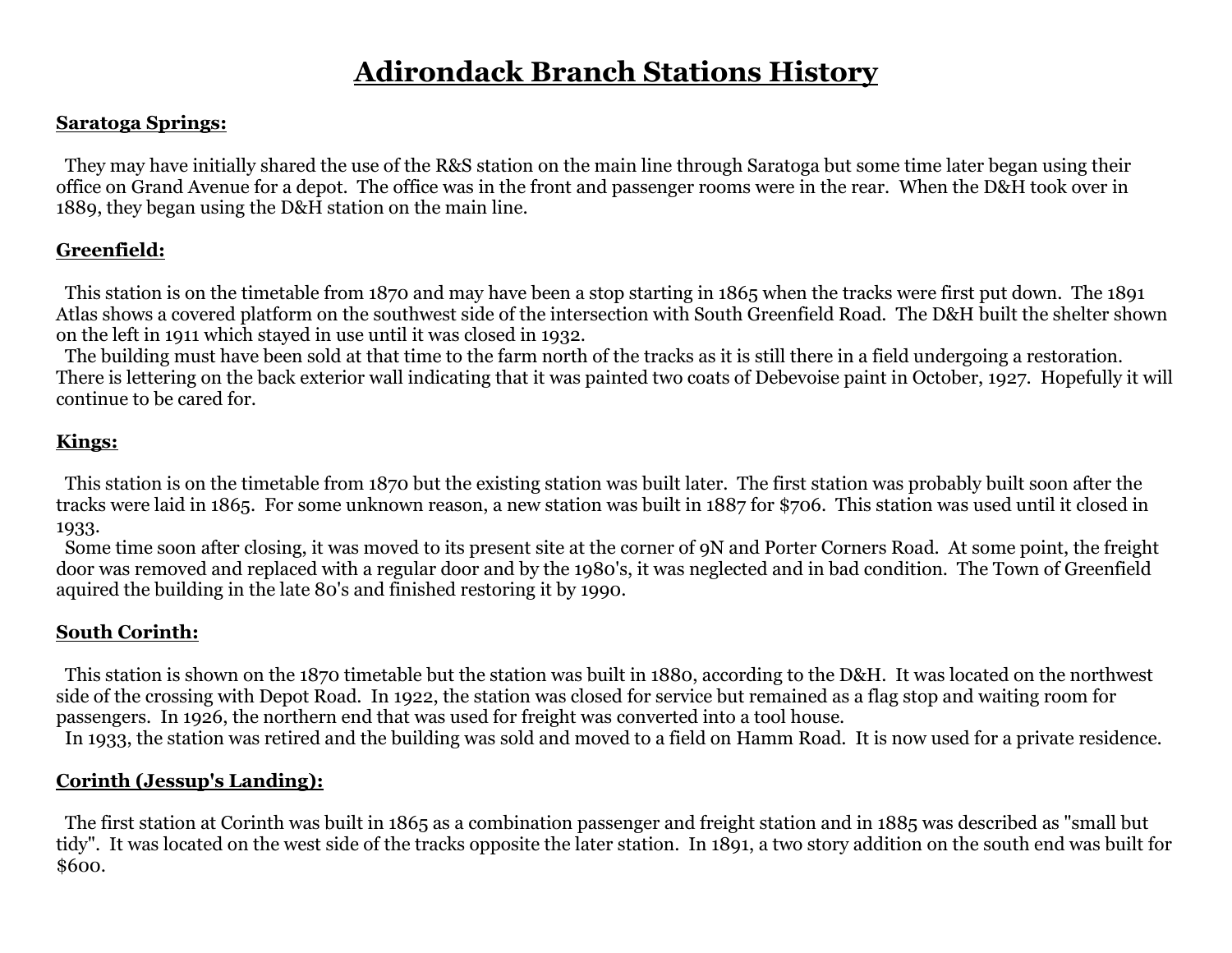This station was used only for freight after the new one was built in 1911 and in 1931, the two story section was removed. In 1938, the remaining freight building (the original station) was moved back and a little north to make way for a new siding on the west side of the main. This building was torn down in the 1980's.

### **Corinth (2nd Station):**

 This station was built by the D&H in 1911 and used up into the mid 1970's. It was located on the east side of the tracks opposite the old station. The south porch was enclosed sometime after 1974 for use as a section house and in 2007, the building was torn down due to advanced decay.

## **Hadley:**

 The station was built in 1870 as a combination passenger and freight station and was the largest one on the line. It was closed in 1958 and torn down in 1959. It was located on the northeast side of the intersection with Conklingville Road in Hadley.

#### **Wolf Creek:**

 A passenger shelter was built by the D&H in 1904 and used until it was closed in 1933. The trains stopped by flag signal only. It was located between the tracks and Stony Creek Road, just south of where the road crosses the tracks.

### **Stony Creek:**

 The first station was built here in 1870 and in an 1885 report is described as "small". The 1889 report stated that Stony Creek had a new depot recently done but in contrast to this, the D&H states that the station pictured here was built in 1870. The Gothic style does match the earlier 1870's stations.

This station burned in 1930 and was quickly replaced with passenger and box cars on the siding.

 The running gear on the car was removed for a scrap drive in WWII and the car lowered to the ground. It continued to serve as a station until it closed in 1957. It was hauled away soon after.

### **Warrensburg:**

 When the line to Warrensburg was completed in 1905, an old coach was placed at the end of the line for use as a freight station. There was also a wooden platform and two boxcars to handle the freight. The coach was called "Old No. 43". This was located just east of Mill Street at the end of the line.

 In 1929, the old cars needed alot of work so they were replaced with a freight building. It sat across the tracks from the grain store. I do not have a date when it was removed.